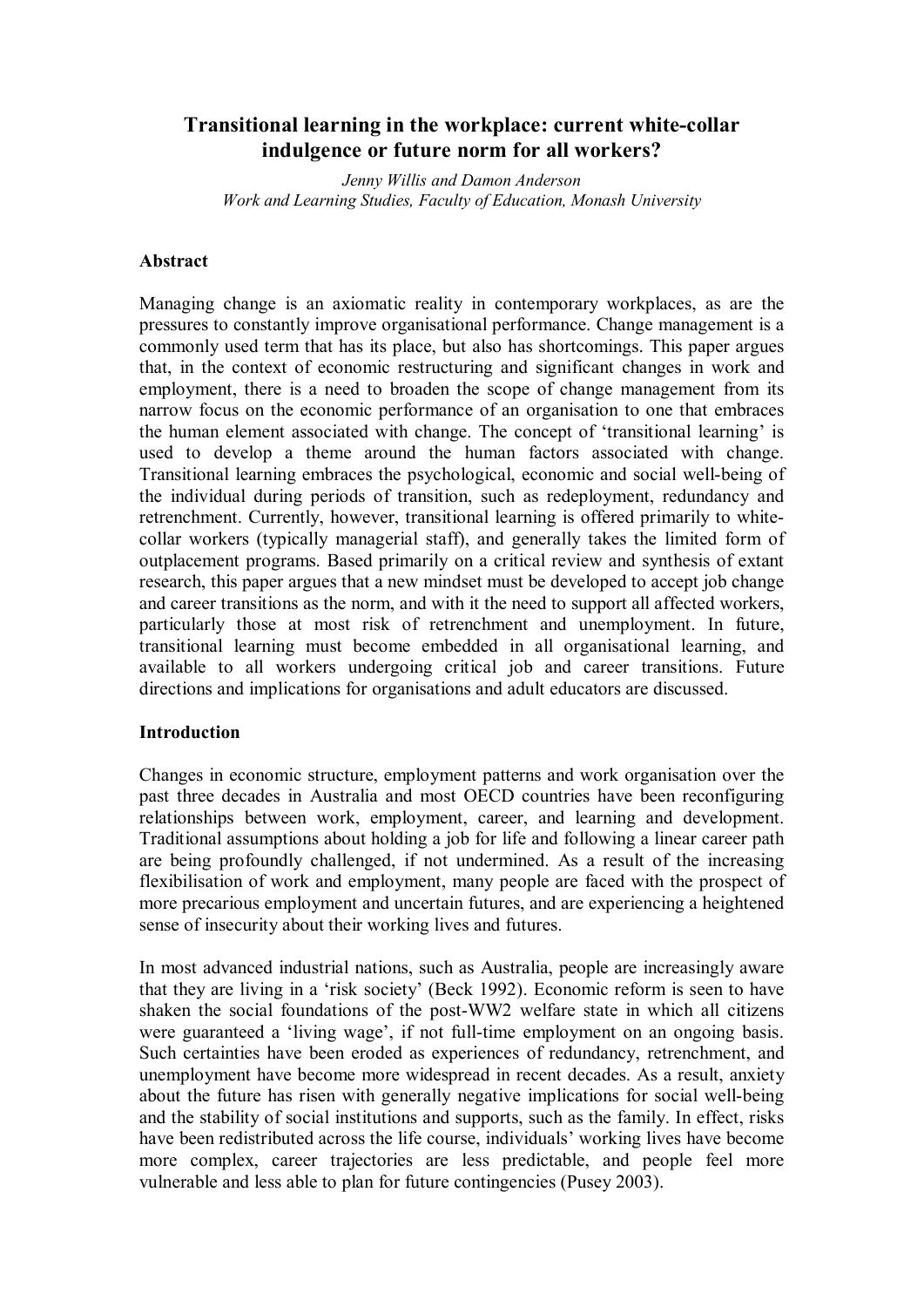Viewed in this context, career transitions are not always as easily embraced as perhaps they once were, nor do they generally offer the same prospects of hope and opportunity for personal exploration and self-development. In particular, those at most risk – workers facing redundancy, retrenchment and unemployment – face an unknown future that can pose challenges that not all individuals are equipped to cope with. Whilst the rise of insecure employment and career disruption has seen the growth of outplacement programs to assist employees affected by organisational change, such programs tend to be reactive, one-off, and primarily directed to senior executives, middle managers and other white-collar employees. Indeed, 'change management' is typically a process designed to assist the organisation, rather than its constituent employees, to negotiate and survive the risky transition(s) involved.

Individuals are increasingly expected to manage, and take responsibility for, their own development under the guise of lifelong learning. Anderson (2004) argues that this development is manifested by individuals having to navigate through vocational education and training (VET) and labour markets. While this may be an option for many, it does not always provide a timely and realisable solution to the immediate dilemmas facing the at-risk worker. But does adult learning and development offer alternative means to assist workers to cope with the transition from employment through the vagaries of retrenchment and finally back into employment? Benway (2004) argues that 'adult education can be used to help people redefine their self concepts and social concepts, following job loss, and that both of these can lead to positive social change.' Can it also help before and during critical work transitions?

This paper examines the nature and effects of involuntary job and career changes due to redundancy and retrenchment, and explores the concept of transitional learning and its potential role in assisting affected workers. Factors shaping the future environment for transitional learning are outlined, and the efficacy of existing forms of transitional learning is evaluated. Given the rise of precarious employment, the paper argues the need for organisations and adult educators (including workplace trainers) to establish a solid base and mindset for transitional learning. The paper is based on a review of Australian and international literature. Whilst the paper presents no new empirical data, it draws upon and synthesises extant research from a disparate range of sources to develop a framework for further investigations into a topic of growing significance.

#### **The concept of transitional learning**

Although the body of literature on both organisational change and career transitions is substantial, very little attention is devoted respectively to employee needs and experiences, and the predicament and needs of workers facing retrenchment and possible unemployment. Moreover, as the concept of transitional learning is nascent, few attempts have yet been made to theorise, define or research it. Stroobants et al (2001) refer to 'transitional learning' as 'a permanent learning process' which:

… arises when individuals are faced with unpredictable changes in the dynamics between their life course and the transforming context. And when they are confronted with the necessity to (learn to) anticipate, handle and reorganize these changing aspects in life. This situation triggers a continual process of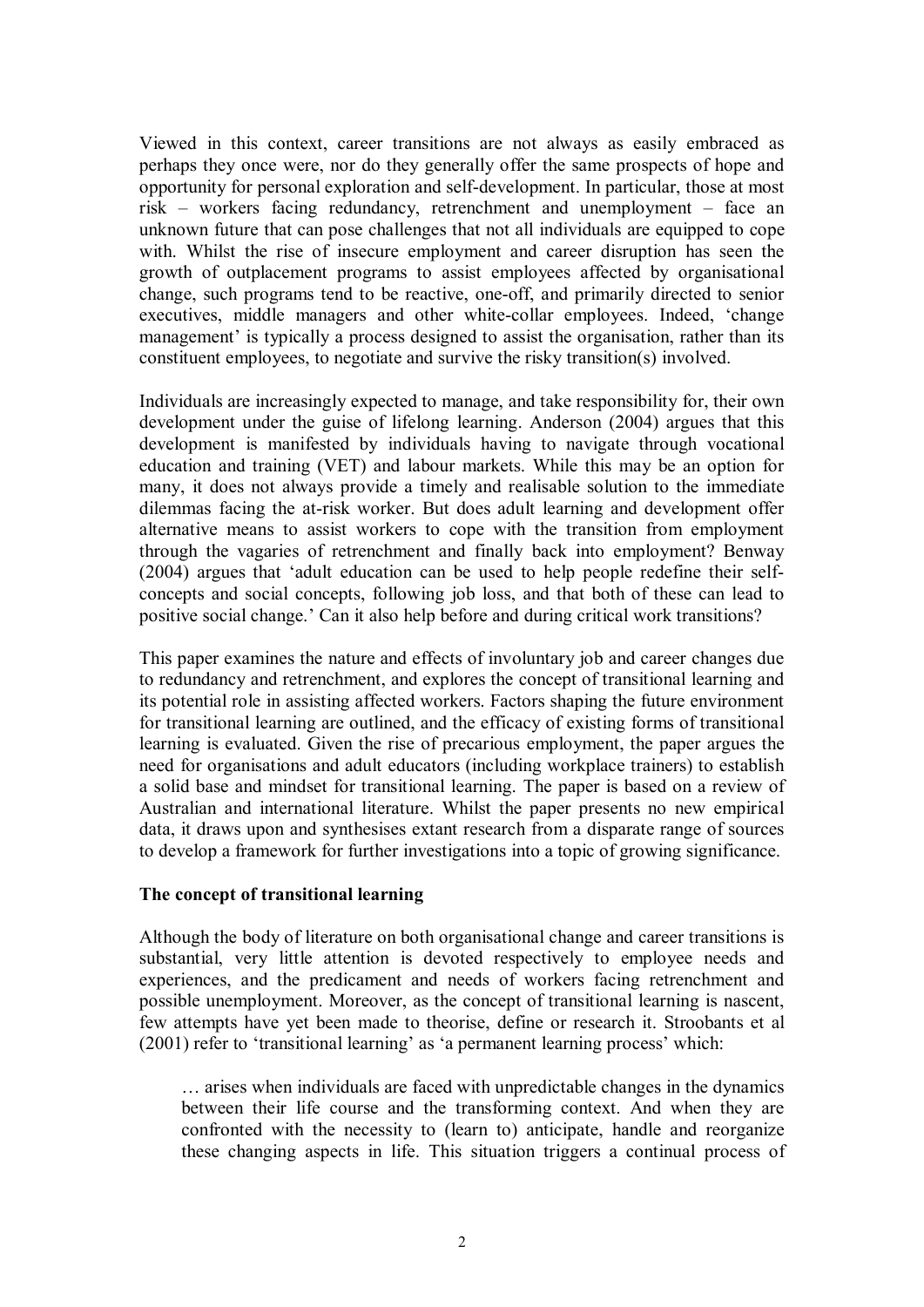constructing meaning, making choices, taking up responsibilities and dealing with the changes in the personal and social context. (p.117)

Profound change in an individual's work situation and life course destabilises his or her identity and self-concept and reconfigures the relationships between all aspects of their life world – work/career, home/family, and community/society. Learning necessarily occurs during such transitions, as individuals must reconstruct their identities and relationships through a reflexive understanding of their changing circumstances 'within the context of a particular field of life (in our case the fields of work, training and education) against the backdrop of dynamic societal developments.' (Stroobants et al 2001, p.117) They argue that transitional learning, as part of the individual learning process, can create a significant correlation between an individual's life and social context through adult education and work.

Although related to this conceptualisation, transitional learning is defined and used somewhat more specifically in this paper to connote the process of individual adjustment to job and career change, in particular critical transitions in employment status as a result of redeployment, redundancy and retrenchment. Such experiences and disruptions in individual careers are generally unanticipated, and require affected employees to adapt to their altered employment state, and to come to terms with, negotiate, and manage associated risks and opportunities. This paper examines whether existing forms of transitional learning provided by organisations are adequate, and if not what other forms may be required to assist individuals to negotiate critical job and career transitions. Bridges (1986, p.26) describes 'transition' as a 'three-phase re-orientation of an old way to a new way of being that organizational leaders usually overlook when they plan changes.' It includes: 'letting go of the old situation and the old identity'; 'moving from the old reality to a new reality that is unclear or uncertain'; and 'making a new beginning that is more than the relatively simple "new start" required of change'. Transitional learning is the process used to facilitate such processes of individual re-orientation and readjustment.

### **The context and rationale for transitional learning**

In determining whether transitional learning is a useful tool in a context of workrelated transition, it is necessary to first identify and understand the environments in which it is currently used, what forms it takes and whether it is adequate. As previously mentioned, Beck (1992) provides us with the concept of a 'risk society', which he argues has been initiated in recent years as a result of technological innovation, globalisation, economic restructuring, and demographic change. Shifts in the Australian economy over the past three decades – with manufacturing in steady decline and both service and information-based industries undergoing rapid growth  $$ have altered traditional patterns of employment. Intense economic competition has encouraged staff reductions, intensified work and decreased standard working hours. There has also been a significant shift from full-time employment to a range of more insecure employment relationships, such as part-time, contract and casual work, in addition to consulting, relieving, and home-based work. Australia has one of the highest proportions of part-time and contract workers in the OECD, with only half the workforce employed in permanent full-time positions (Watson et al 2003).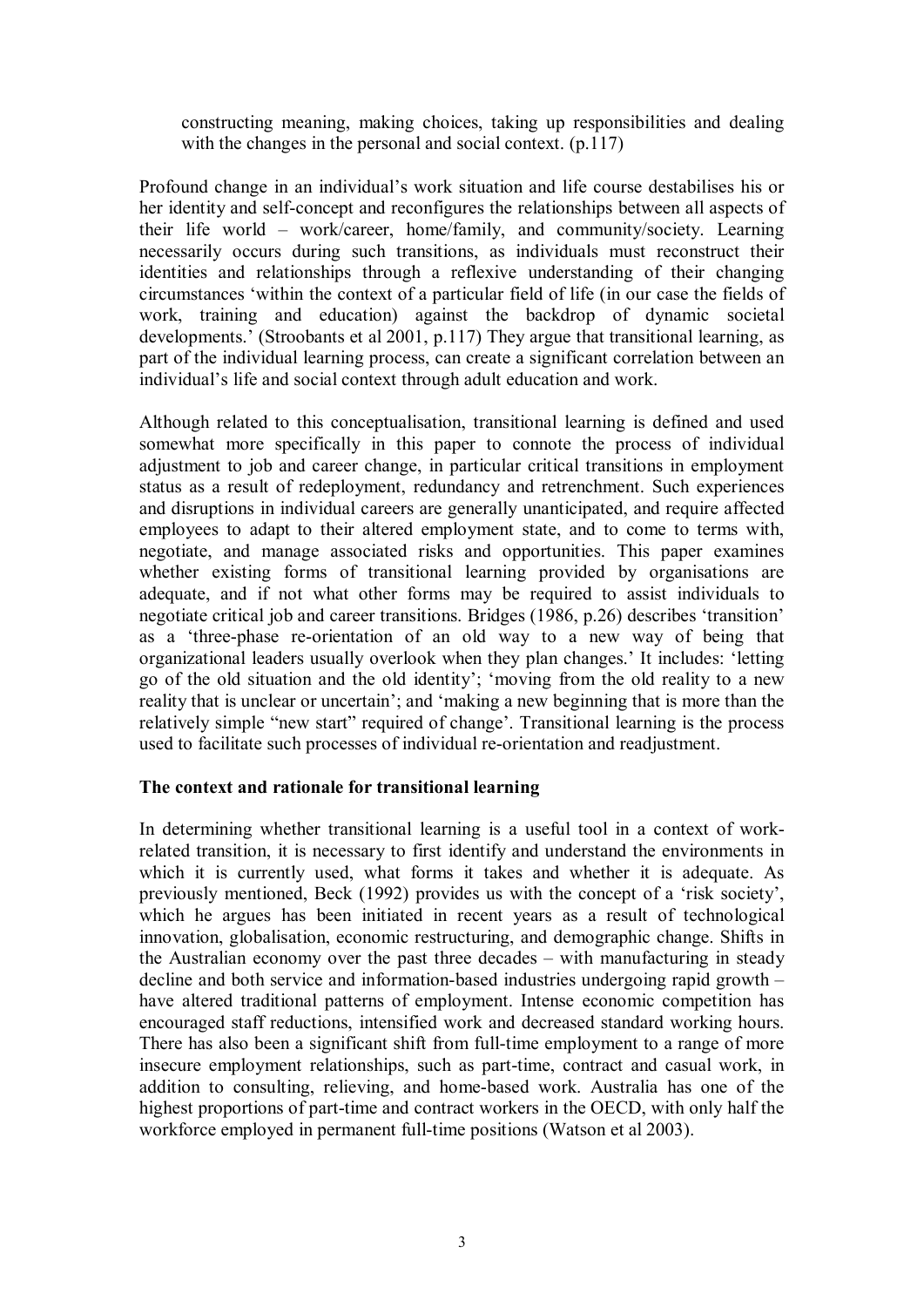Such changes have produced multiple 'fracture lines' in the career environment, according to Storey (2000), who notes that in the UK, 'Organisational downsizing and delayering of the 1980s and early 1990s increased fears over job security particularly in certain sectors, such as financial services, which had previously had a reputation for safe and secure employment.' (p.31) A study of retrenchments in Australia from 1982-1992 found that the annual number of retrenchments varied from a low of 314,600 in 1986 to a high of 560,500 in 1991. From 1989-1992, the number of retrenched unemployed increased by 205%, with manufacturing and wholesale and retail trade being the two largest sources (Buchanan et al 1992). The report noted that 'retrenchments are an ongoing feature of the Australian labour market', and that: 'Even in periods of employment growth the flow of retrenchments is considerable. There is, therefore, a need for a continuing focus on retrenchment assistance throughout the business cycle, even though the type of assistance required may vary.' (p.2) Recent data show that the retrenchment rate in Australia has declined since the recession of the early 1990s, with 408,600 retrenchments in 1997-98, 384,600 in 1999-2000, 383,200 in 2001-02, and 270,700 in 2003-04 (ABS various years).

Regardless of peaks and troughs, Storey (2000, p.31) suggests that perceptions of job insecurity may have grown as 'many people have either personally experienced redundancy or know someone who has'. The threat of redundancy may also seem greater than in the past. Instead of being used only as an extreme measure in times of economic difficulty, 'redundancies have more recently been used as an immediate cost-cutting measure even when the organisation is relatively healthy, with the likely effect of making "job insecurity a more prominent concern to workers in contemporary workplaces than it was to the majority of their counterparts a generation ago" (Noon and Blyton 1997, p.32).' However, Storey notes that evidence of changes in job security is 'mixed and potentially contradictory' (p.31), as job tenure has not decreased dramatically in the UK – as is also the case in Australia. Even so, 'General statistics may obscure the complete picture by not taking account of increasing balkanisation in the job market' (p.31). Whilst many employees still remain with one employer, 'for others, work has become a much more "precarious affair with insecurity, redundancy, temporary contracts and unemployment contributing to a fragmented … working life" (Noon and Blyton 1997).' (Storey 2000, p.31)

Real or perceived, job insecurity appears to have increased over the past two decades, including in Australia (Borland 2000), with major consequences. 'Job insecurity impacts on careers by removing the foundations of long-term career planning and shifting the emphasis away from employment to employability and to the need for individuals to take control of their own development.' (Storey 2000, p.32) The psychological effects of job insecurity are exacerbated when job loss occurs:

Because careers are such an important part of people's lives, job loss has serious implications. Unemployed workers are likely to suffer feelings of grief and guilt, loss of self-esteem, loss of identity, and loss of social support ... unemployed workers have been observed to have higher levels of depression, anxiety, and physical illness. (Brewington and Nassar-McMillan 2000, p.4)

They argue that in order 'To protect themselves from the emotional and economic distress of job loss, *workers should, as much as possible, prepare for change before it happens.*' (pp.8-9, emphasis added)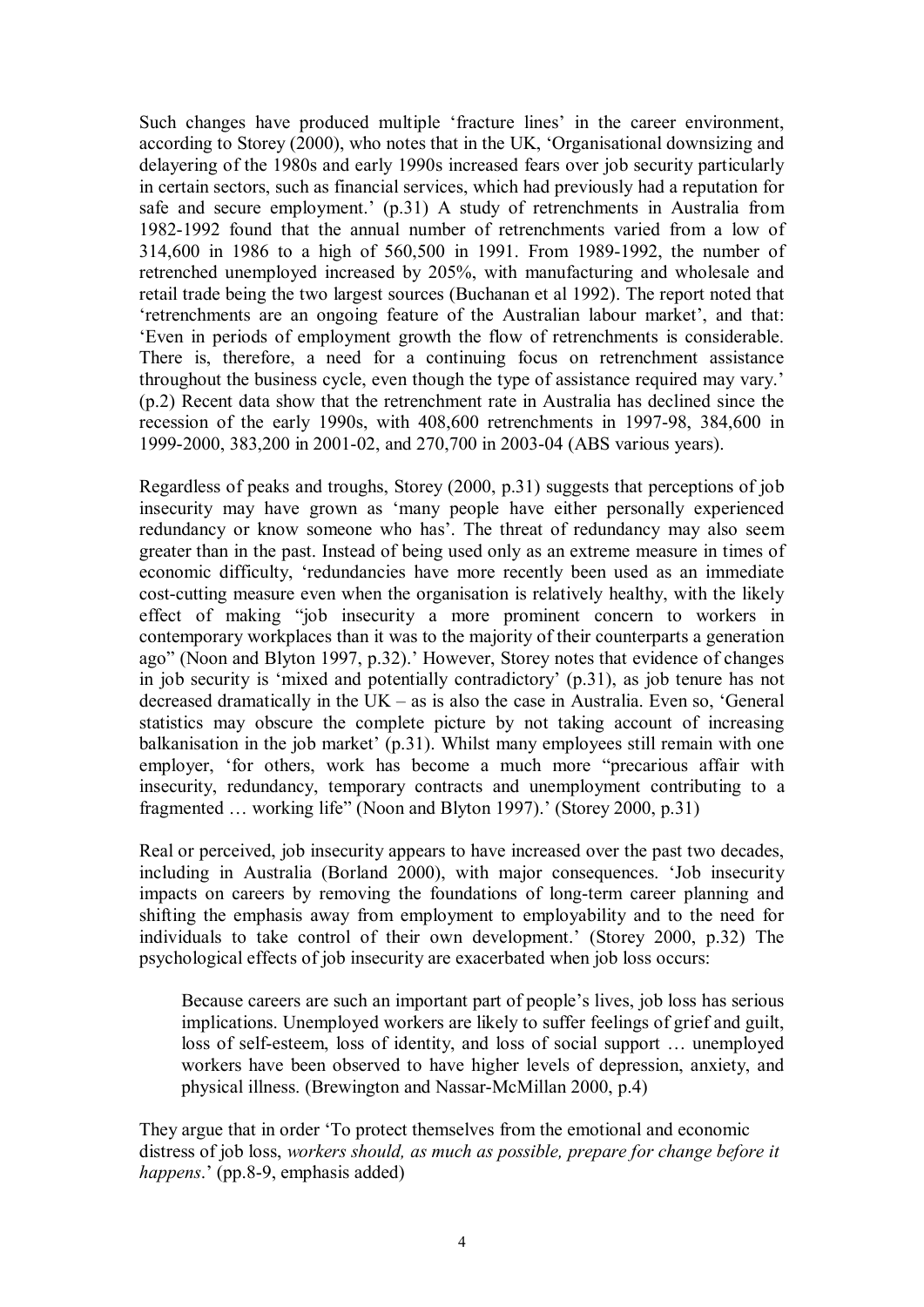Redeployment and/or redundancy and retrenchment, are among the main methods used by Australian managers to reduce workforces. After 'lack of demand for product services', organisational restructuring is the main reason for intentional workforce reductions (Buchanan et al 1992, p.5). A recent survey of more than 600 public and private sector managers in the UK finds that 92% of organisations have experienced change over the past two years, and 35% have downsized. The report argues that because 'Change and restructuring are often badly managed', with incidences of stress, harassment and conflict in the workplace are rising as a result, 'Organisations must learn to manage change more effectively.' (Anon. 2005, p.11) Notably, 47% of managers also said that the Human Resources (HR) function 'lacks credibility' in their organisation, and 53% claimed that HR practitioners are 'too reactive'.

#### **From outplacement programs to transitional learning**

As noted earlier, the main strategy for dealing with the human fallout of organisational change processes, particularly forced redundancies and retrenchments, is outplacement programs. As a form of transitional learning, 'Outplacement, or career transition, is the process of encouraging and enabling people who are facing redundancy or enforced job change to find a new position. It often takes the form of a package, funded by the employing company or organisation, which usually includes a training workshop for a group of employees, followed by a period of individual counselling.' (Skinner 2005, p.19) In Australia, Cyngler (2001, p.161) notes that:

Outplacement services were first offered to … executives about twenty years ago. … From small beginnings, the size of the industry increased dramatically in the late 1980s and early 1990s when utility, finance and public sector companies underwent large scale restructuring. Numerous clerical and middle-management jobs were no longer needed. The impact of free trade and globalisation created many job losses in the manufacturing sector. Consequently outplacement was offered to middle managers, then to more junior staff … Originally only large organisations offered such programs. In the last three to five years, small- and medium-sized organisations have also started to provide this service to their retrenched workers. (pp.161-2)

While there are no available data to verify the latter claims, a 1998 survey of 2,000 human resource executives in the UK found that most companies offer outplacement services, but access and provision is distributed unequally among employees (CEB 2002), as reflected in Table 1. Such data suggest that the most at-risk employees (casual and contract) are least likely to be given outplacement assistance.

|                 | Yes to all | Yes to some | N٥ |
|-----------------|------------|-------------|----|
| <b>Officers</b> | 53         | 29          | 18 |
| Executives      | 50         | 34          | 16 |
| Exempts         | 34         | 41          | 25 |
| Non-exempts     | 29         | 33          | 38 |
| Temps/contract  |            | 9           | 80 |

**Table 1: Percentage of companies providing outplacement based on position**

As Skinner (2005) observes, outplacement programs tend to be reactive in nature – a *post hoc* attempt to facilitate critical transitions – and poorly resourced, as generally: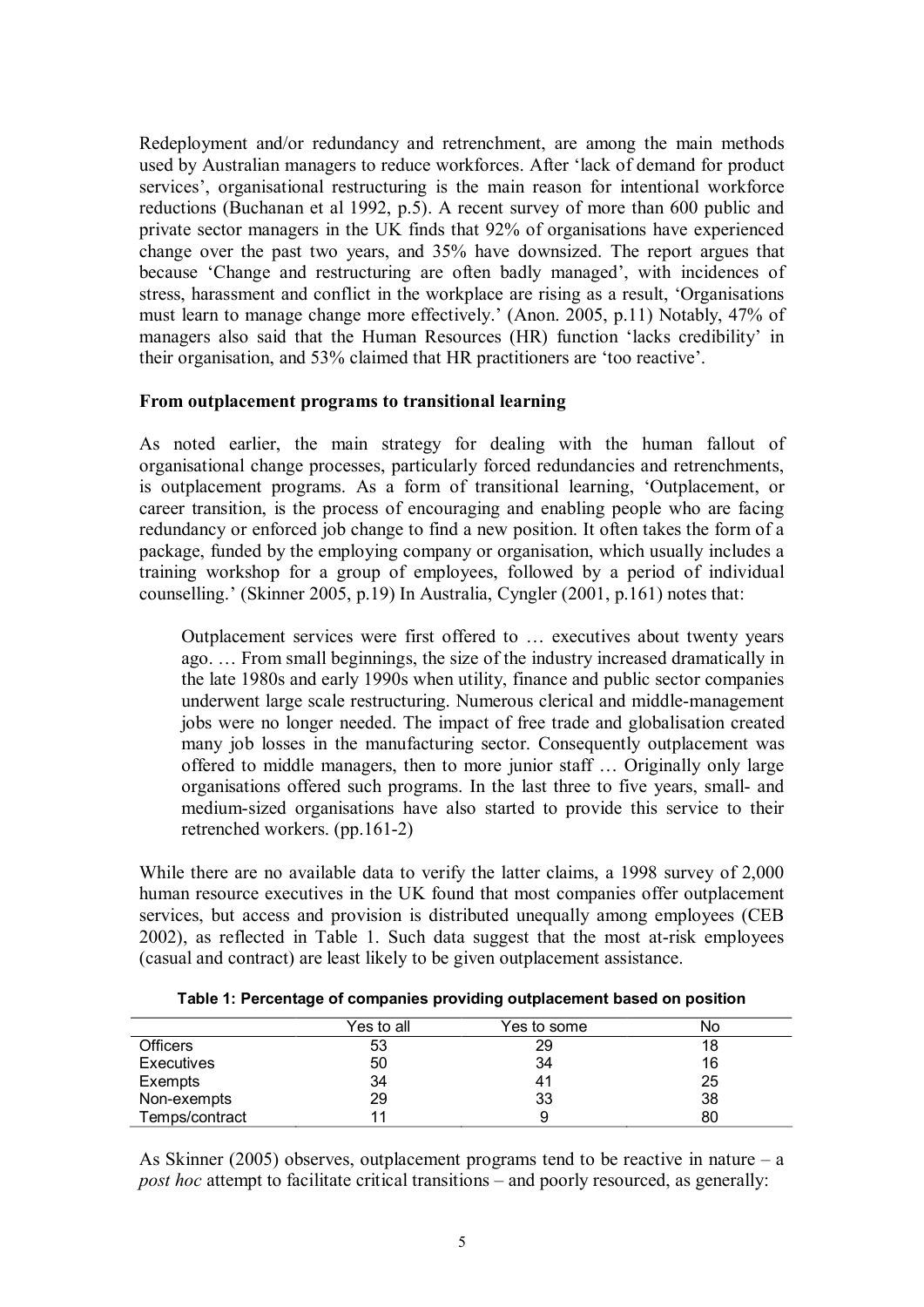… companies choose to operate outplacement systems *in response to a redundancy programme* to help their redundant staff make a smooth transition. However, many businesses are, understandably, reluctant to invest much money in employees who are shortly about to leave; therefore, much outplacement provision is under funded. (p.19, emphasis added)

The development and provision of outplacement programs also tend to occur in less than ideal circumstances. As Curtis and Wright (2001, p.27) note, 'Often programmes will need to be developed at short notice and under considerable pressure to achieve results.' Reducing the risk of litigation is a motivating factor (Cyngler 2001).

Outplacement programs undoubtedly fulfil an important function. However, available evidence suggests that outplacement programs are generally piecemeal, if not deficient, strategies for dealing with the complex human consequences of organisational change processes – particularly in a context of increased job insecurity (real or perceived), precarious employment, and fragmented and discontinuous career trajectories. In this regard, Doyle (2000, p.233) points to the:

… significant shift away from a psychological contract which traditionally embodied the values of mutuality and reciprocity, towards one that represents a more calculative and instrumental relationship between employees and their work organisations. … Organisations now expect their employees actively to create and manage a form of personalised 'employability' in what is becoming a jobs-for-now structure and culture.

In this new work environment, Doyle argues that traditional career management approaches in organisations are 'struggling to balance and reconcile organisational and individual goals', which themselves are changing in response to external factors beyond their control. He suggests that there is a need to 'move away from highly structured, somewhat mechanistic approaches to career management, towards a more holistic and integrated approach', and one that is 'more responsive and adaptive to change' (p.231). The increasing diversity and 'messiness' of career development and transitions also suggest the need for 'greater diversity and a more contingent, individualised approach to career management in organisations.' (Doyle 2000, p.238)

In a related vein, Garrow (2004, p.10) comments that 'As the psychological contract has changed over the past 20 years, training and development has itself become part of the "new deal" in lieu of job security.' (p.9) Although focusing on the 'survivors' of organisational changes, such as mergers, she argues that training and development are central to effective organisational strategies for managing periods of uncertainty and potential disruption. In her view, 'HR has a particular role to play in managing the human element following a ... major change. Training and development can assist by:

- · equipping managers with the skills to proactively manage psychological contracts through transition
- · equipping employees with the skills to engage in the mutual reframing of the psychological contract
- · offering personal development as currency in the exchange agreement particularly when job security is not an option' (p.9).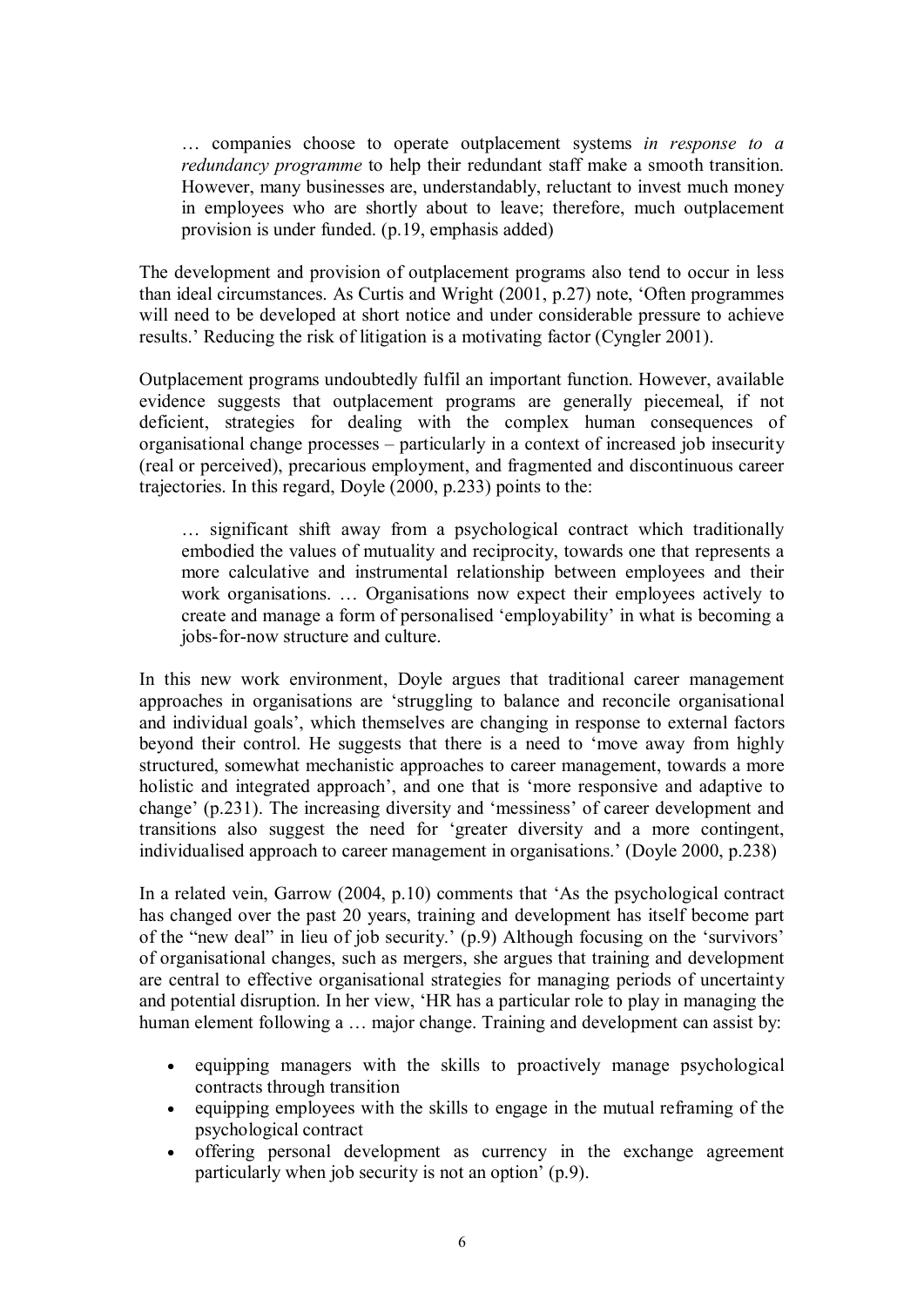She cites the case of Safeway which, during an extended period of potential takeover in 1993, used personal development programs as 'a vehicle to provide opportunities for people in the absence of long-term job security'  $(p.9)$ . One such program was 'Looking to the future', which aimed to:

… enable individuals to gain new skills. Realising that people want to look to their future even when it is not clear, the early stages were designed to help everyone manage change and make sense of their experience. They were then encouraged to understand their career anchors and motivation and to prepare for the future. (p.9)

Organisational restructuring can create instability not only for workers, but also managers; instability that transitional learning would help to reduce. This claim is supported by Brocklehurst (2001), who examines a case where management was challenged by the break from a traditional organisational structure, due to the introduction of flexible working relationships. In his example, managers required transitional learning to provide them with exposure to new management styles, skills, and workplace scenarios. This example highlights the benefit of reskilling management if we are to make transitional learning a viable option for others in the workplace, as also suggested by Garrow (2004) above.

Such research findings confirm the need for transitional learning strategies on an organisation-wide basis. Without systematic readjustment strategies that provide new structure and focus for those undergoing transition, affected individuals are likely to develop a confused mindset at best. However, focus in times of transition can result in individuals adopting a myopic view of the situation or environment. This contention is supported by Beck (1992, p.9), who argues that 'In times of structural transformation, representativity enters an alliance with the past and blocks our view of the peaks of the future that are intruding onto the horizon on all sides.' This observation highlights the potential role of transitional learning as a means by which to readjust the focus of individuals disempowered by the loss of employment or significant career disruption. This prompts further questions: What is the most appropriate environment in which to provide transitional learning? Will organisations embrace a concept that, in the case of a retrenched worker, would not provide them with any tangible, financial return?

In the case of redeployment, forms of transitional learning are available in some larger national or global organisations, such as Shell Australia (2005) and National Australia Bank (2005). These internal environments provide a more stable framework for the adult educator in the development of transitional learning sessions, as the 'level of transition' for the worker has already been identified. However, everincreasing pressures on organisations to restructure their workforce to reduce costs, increase flexibility, and improve their 'bottom line' so as to remain competitive tends to divert attention away from the consequences for employees facing retrenchment. Although equivalent data are not available for Australia, the CEB (2002) survey findings presented above in Table 1 suggest that in the majority of cases, little is being done to address the human factors required to cope with retrenchment, particularly for employees in precarious employment and therefore at most risk. In these instances, a more comprehensive approach will be required to support workers who no longer have a stable frame-of-reference. This will require adult educators to develop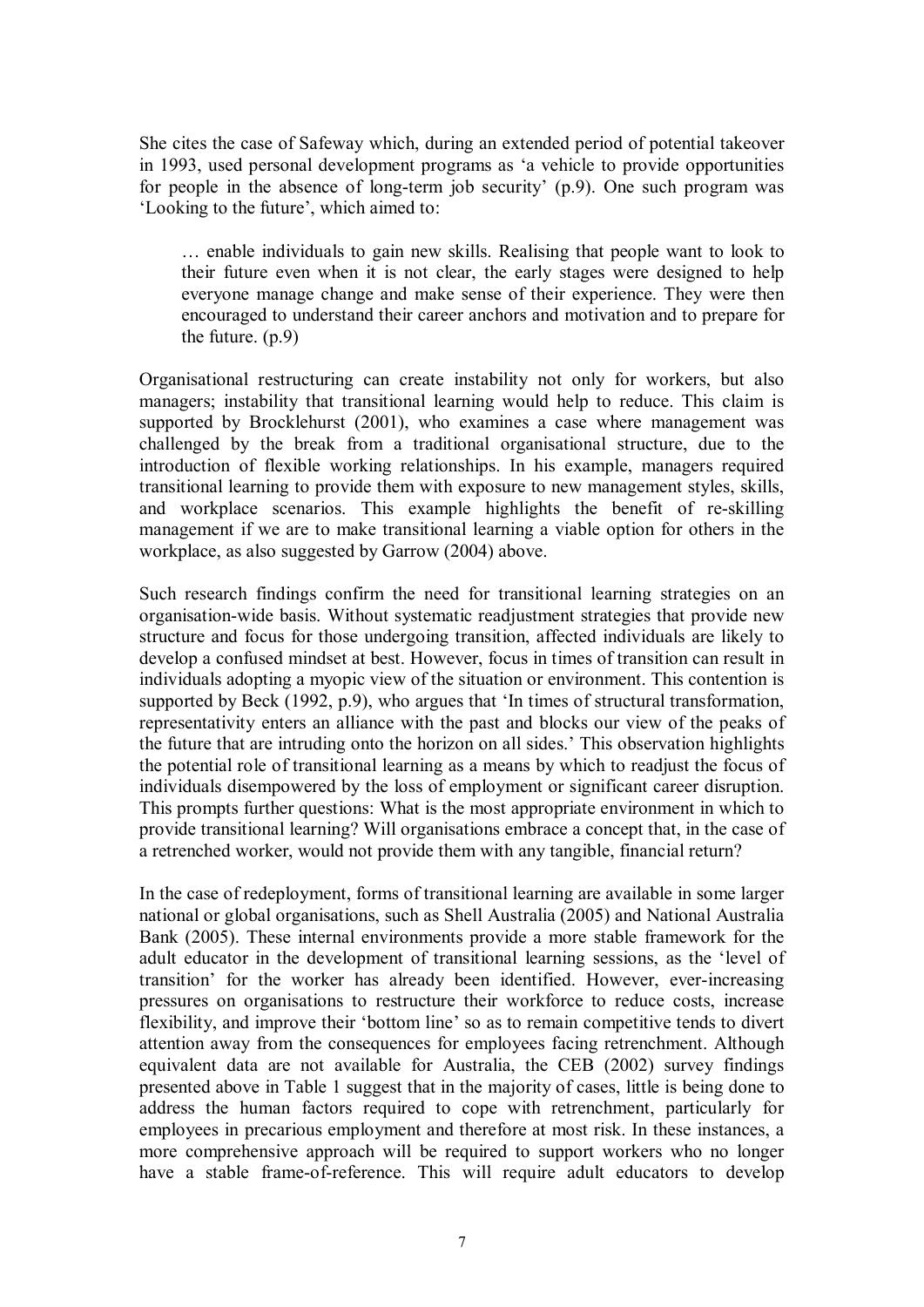programs which provide access to broader, life-wide and reflexive forms of learning, guidance and counselling than would be the case for the redeployed worker.

# **Towards a framework for transitional learning**

Transitional learning should be neither a mystery nor hard to come by for employees. Given the increasingly rapid and unpredictable nature of workplace change, there is a need for it to become the norm. As previously noted, however, access to existing versions of transitional learning, such as outplacement programs, is generally the exception rather than the norm for most employees (especially those at most risk), as they are currently only found in limited and inequitable forms: limited in that they are reactive and short term in nature, and inequitable in terms of access and provision. As indicated earlier, the provision of lifelong learning opportunities through VET may help to increase employability, but does not provide a timely solution for employees facing retrenchment. Nor do most VET or outplacement programs address key factors, such as individual ambition, motivation, self-concept and self-management, in the holistic and integrated manner that critical work transitions necessitate. Stroobants et al  $(2001, p.114)$  suggest that: 'People are faced with the task to develop self-reflective and learning biographies to anticipate and cope with ever new circumstances.' Transitional learning therefore needs to address the subjective dimension of 'career', and in a proactive manner, if it is to perform more than just a restricted outplacement function. In doing so, it must empower individuals to make sense of fragmented work experience and disrupted career trajectories. Glastra et al (2004, p.303) argue that, in relation to life-course transitions within and between individuals' work and life worlds, authentic transitional learning 'is concentrated on the meanings of such transitions, on the combinations of activities in the life span. It is aimed at "designing futures", both from an individual and social perspective'.

The research of Stroobants et al (2001) and Patton and McMahon (2001) suggests the need to build a solid base for transitional learning. This will require adult educators to:

- · experiment with, and evaluate, different approaches to transitional learning;
- identify the main areas in which transitional learning can be effective;
- · identify how more readily accessible and timely transitional learning can be achieved;
- · establish the concept of transitional learning as a 'mainstream' need for individuals dealing with redeployment, retrenchment and unemployment;
- · identify ways to establish the concept of work instability as a reality for future workers by embedding an acceptance and understanding of 'transitional culture' in secondary and post-secondary curricula and workplace education; and
- · design delivery methods for transitional learning that are robust and flexible enough for adaptation across diverse organisations and situations.

A two-pronged approach to delivery is required in order to address the needs of:

· *redeployed workers within an organisation* – including individuals who require re-skilling to meet the new requirements of the organisation; and managers, who will no longer be able to rely solely on their existing knowledge of processes and procedures to ensure successful business outcomes; leaving the volatility of change to be addressed by participation in change management courses; and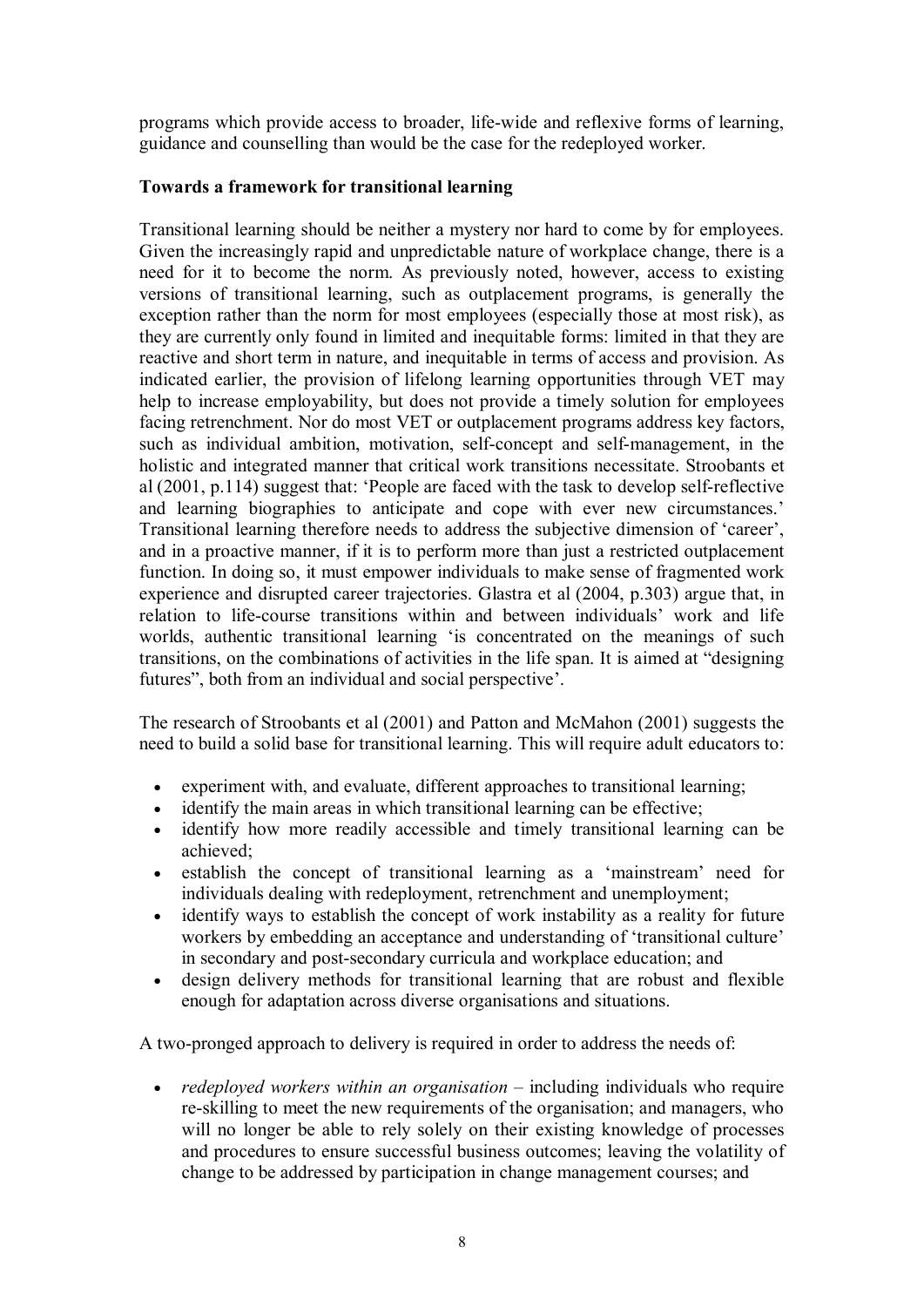· *retrenched workers* – who are faced with a different reality (a job for life can no longer be taken for granted). While a self-assured and 'marketable' worker may view this occurrence as an opportunity to start an exciting new life, for others the prospect of uncertainty, lack of direction and insecurity will be devastating.

Change management courses will continue to focus on issues that are structural, economic, technological, and within the demographic context of the organisation's needs. The forum in which transitional learning takes place should cater for and consider the human dimension of change, the needs of the individual, which are distinctly different from those of the organisation. While the future will see a differentiation between change management and transitional learning, these two elements will ideally complement each other. To ensure that the human element is addressed, Stroobants et al (2001) suggest that management needs to find a balance between the plans and aspirations of workers on the one hand, and the limits and demands of the organisation and the labour market on the other. They further suggest that management will need to engage in a more interpretive approach, mirroring Schön's (1983) thoughts on the 'reflective practitioner', in which 'knowledge and reflecting-in-action' are required learning for managers and professionals to become more effective in dealing with the uniqueness, uncertainty, complexity and unpredictability of the human element in the workplace. They argue that this will require workers and managers to be able to relate their own biographical or life competencies to the situation while also making sense of the transition.

The principle advanced by Patton and McMahon (2001), that career development programs should be an integral part of professional development in organisations, is equally applicable to transitional learning:

Organisations provide an ideal setting for career programs … . Increasingly workers are employed for short-term contracts, tenure is less certain and individual are being urged to manage their own careers. The provision of career programs as part of the ongoing professional development program offered by organisations reflects responsiveness to the changed world of work. (p.16)

Such invocations may seem somewhat idealistic given the erosion of psychological bonds between employees and their work organisations, and the increasingly 'calculative and instrumental ideologies (that) permeate the employment relationship' (Doyle 2000, p.238). Yet research also suggests that holistic and proactive training and development strategies, such as the aforementioned 'Looking to the future' program initiated by Safeway, act as 'valuable currency for the psychological contract' as they provide employees with 'skills to engage in the process of maintaining or rebuilding the psychological contract after major change' (Garrow 2004, pp.9, 10). Moreover, proactive strategies which prepare employees for critical transitions as an integral part of professional development may also obviate much of the need for *post hoc* outplacement programs, which often involve untimely costs.

Undoubtedly, authentic transitional learning will require a fundamental reorientation of organisational culture and strategy. Doyle (2000, p.240) suggests the need for organisations to replace outmoded career management practices with more flexible and employee-centred strategies aimed at 'addressing those contextual factors and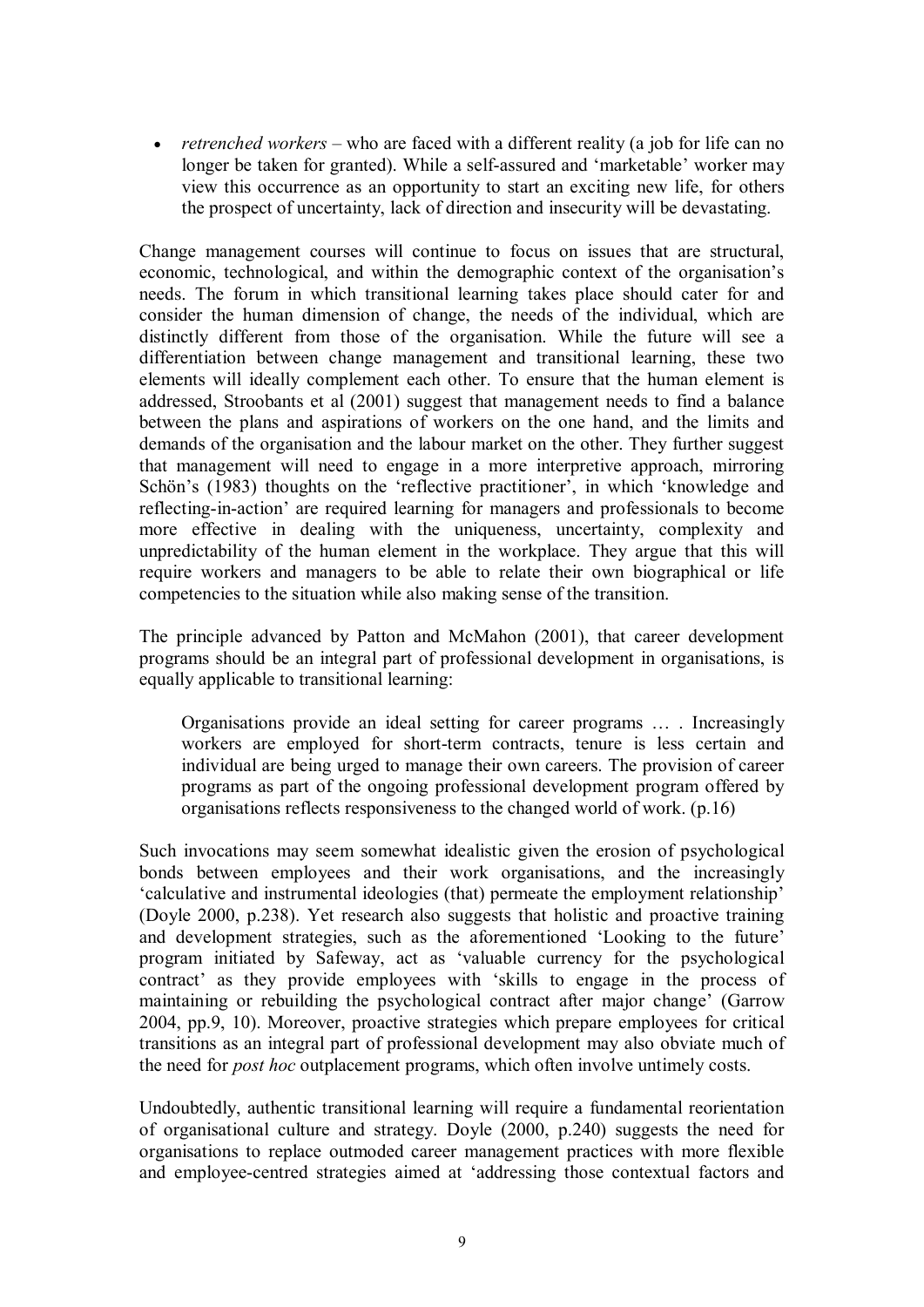influences that shape career, for example developing the right cultural orientation for self-ownership and development' (p.240). As Glastra et al  $(2004)$  note, the shift to transitional learning (TL) will require dialogue and social experiment by public institutions and private organisations as 'it is open to serious doubt whether they are well prepared to deal with the new employees and citizens who are continuously in the making. Therefore, TL for individuals should be supplemented by the emergence of learning organizations in both the public and private spheres.' (pp.305-6)

For adult educators, it will be important to draw on a wide range of resources to ensure that transitional learning is embedded in all areas of the work environment, and in forms that best promote access and relevance for workers and also the unemployed. Too often when faced with worker-learners undergoing critical transitions, adult educators attempt to adapt existing (and inappropriate) learning frameworks to accommodate transitional learning needs, rather than develop a new approach to enable individuals to come to terms with their circumstances and take greater control of their work futures through the development of reflexive understandings of, and meaningful connections between, their changing life courses and social reality.

## **Future research on transitional learning**

As noted earlier, research into transitional learning is limited and still in its infancy, but as the need to prepare people for critical transitions increases, the relevance of and interest in the topic will grow. The concept of transitional learning requires further theorisation and elaboration of its relationships to work, organisation and career. Beck (1992), in speaking of the 'risk society', argues that we think, live and act with notions that are obsolete, but which continue to govern our thinking. To facilitate a mind shift that accepts transition as the norm, more research will be required on the nature and effects of critical transitions, and the types of learning strategies that could empower people to cope with them. Adult education researchers will need to consult closely with experts in organisational psychology and other relevant fields, such as careers guidance and counselling. Such research should be based on experiential reflection and input from individuals and communities who have undergone critical transitions, not only in a work environment but also through life experience.

In envisioning possibilities for the future development of transitional learning, however, many more areas will need to be investigated before sound and viable models can be devised. Research insights, such as those of Stroobants et al (2001), will assist in ensuring that learning strategies address varying levels of understanding of the human dimensions of critical transitions. However, this scenario begs the question: How can adult educators provide transitional learning that enables individuals to be reflective practitioners, modifying the mind sets of others, while dealing with change that they cannot predict? Where do we look for strategies to move beyond restricted and reactive outplacement programs, and also ensure that transitional learning is more than just a white-collar preserve?

# **Conclusions**

Adult educators face the challenge of ensuring that workers are prepared to undergo transitions so as to remain employable and face new challenges and opportunities for personal growth and career development. Stroobants et al (2001, p.124) argue that: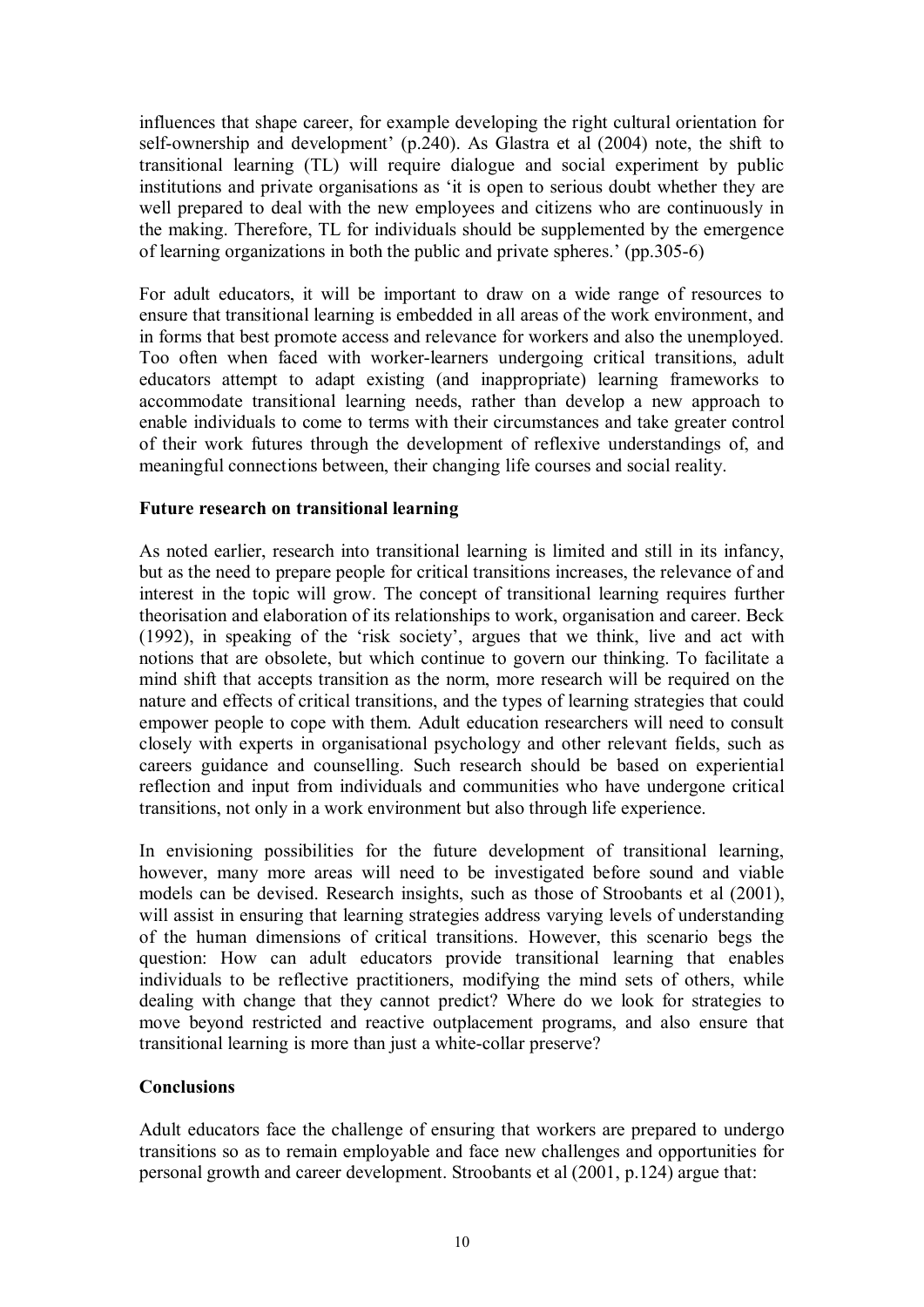Adult and continuing education can stimulate the search for work and the creation of meaning of work in relation to self and society. It can help to develop an overview of personal and structural possibilities and limitations to the realization of alternative ways of living and working. It can help to create new opportunities …. In this sense adult and continuing education can play an important role in stimulating the transitional learning processes of individuals.

In the future, the need for transitional learning is likely to be driven not only by organisational restructuring, redeployment and retrenchment processes, but also by individuals making transitional changes for self interest, family commitments and other personal and social reasons, including those that arise during the life courses of a rapidly ageing population. In consequence, the rationale and role for transitional learning will need to be more widely acknowledged, and become increasingly embedded in the learning strategies of organisations and adult educators.

#### **References**

ABS (2004, 2002, 2000, 1998). Labour Mobility, Australia. Catalogue 6209.0.

- Anderson, D. (2005). Choice, transitions and learning careers: Issues and implications for VET policy. Transitions and Risk Conference, URL: http://www.public policy.unimelb.edu.au/conference2005 (Accessed: 2005, September 1).
- Anonymous (2005). Failure to manage change causes increase in stress. Training Journal, March, 11.
- Beck, U. (2000). The brave new world of work. Polity Press, Malden, Mass.
- Beck, U. (1992). Risk society: towards a new modernity. Sage Publications, London.
- Benway, R.F. (2004). Adult learning following job loss in mid-career workers, URL: http://www.iupui.edu/~adulted/mwr2p/program/Proceedings/Benway.pdf (Accessed: 2005, March17).
- Borland, J. (2000). Recent trends in job stability and job security in Australia. Discussion Paper No.420, Centre for Economic Policy Research, ANU.
- Brewington, J.O. and Nassar-McMillan, S. (2000). Older adults: work-related issues and implications for counselling. The Career Development Quarterly. 49, 215.
- Bridges, W. (1986). Managing organisational transitions. Organisational Dynamics. 15:1, 24-33.
- Brocklehurst, M. (2001). Power, identity and new technology homework: Implications for 'new forms' of organizing. Organisational Studies, 22:3, 445-466.
- Buchanan, J, Campbell, D., Callus, R. and Rimmer, M. (1992). Facing retrenchments: Strategies and alternatives for enterprises. AGPS, Canberra.
- Corporate Executive Board, CEB (2002). Helping employees to deal with organizational change: Key findings, March, URL: http://www.corporateleadershipcouncil.com (Accessed: 2006, March 12).
- Curtis, S. and Wright, D. (2001). Managing redundancies: an employeecentred approach. Training Journal. April, 27-29.
- Cyngler, A. (2001). Outplacement programs in Australia: A consultant's perspective. In W. Patton and M. McMahon, eds., Career Development Programs: Preparation for lifelong learning career decision making. ACER, Camberwell.
- Garrow, V. (2004). Training and development and the psychological contract. Training Journal. April, 8-10.